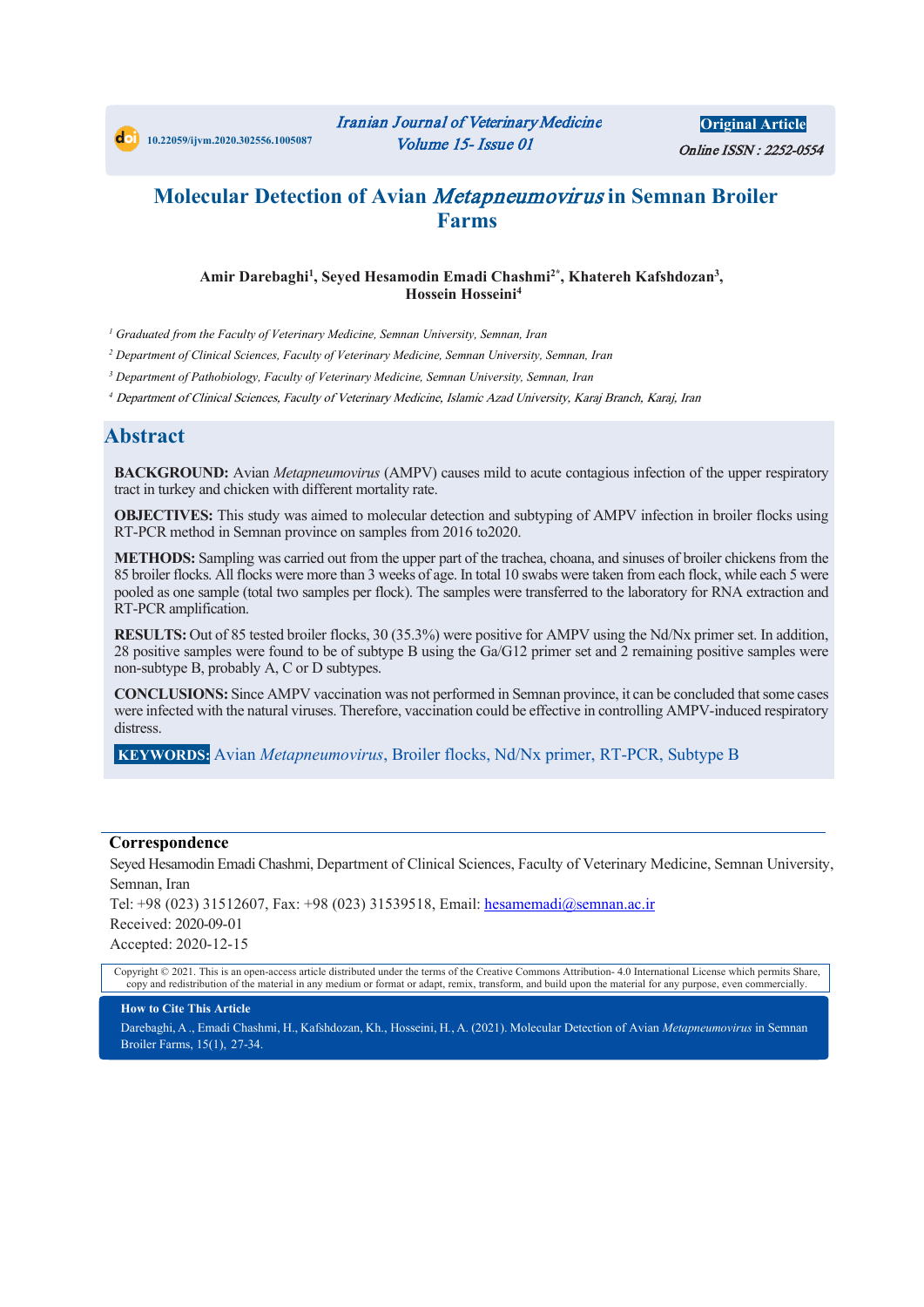## **Introduction**

Avian *Metapneumovirus* (AMPV) is a single-strand, negative-sense RNA virus belonging to *Paramixoviridae* family, *Pneumovirinae* subfamily, and *Metapneumovirus* genus. It causes contagious infection of the upper respiratory tract in turkey, chicken, and some poultry species with different mortality rate. In addition to economic losses to the broiler growers, AMPV infection increases feed conversion ratio, egg drop, incidence of eggshell breakage, and hatching rate (Umar *et al.*, 2016). According to the nucleotide and deduced amino acid sequence data, AMPV is divided into 4 subtypes: A, B, C and D. A, B, and D are closely similar. The respiratory distress and reproductive disorder are the main problems of this infectious agent. Secondary bacterial infections play an important role in exacerbating disorders and wild birds could be as natural reservoirs for this virus. The clinical diseases caused by AMPV previously referred to as avian infectious pneumoniae (APV), swollen head syndrome (SHS), turkey rhinotracheitis (TRT) and avian rhinotracheitis (ART) are the acute and highly contagious infection of the upper respiratory tract in turkey, chicken and some poultry species (Suarez *et al.*, 2020).

AMPV was first reported in South Africa in the late 1970s, initially detected in turkeys. In 1984, the virus was isolated in France and the UK. Then, it was isolated from chickens and caused the upper respiratory infection in poultry. It was also found that the virus in some poultry species causes SHS (Brown *et al.*, 2019; Mayahi *et al.*, 2017). In Iran, it has been first reported by Sheikhi and Masoudnia (2011), using serological ELISA test. Then, Hoseini and Ghalyanachi (2012) conducted the first molecular epidemiology study. There are considerable differences in the clinical signs and the mortality rates between experimentally and naturally infected chickens. Rhinotracheitis is a very important manifestation in AMPV,

which targeted the respiratory tissue organs. On the other hand, concurrent infection with exacerbating agents such as *E. coli*, *Bordetella avium, Ornithobacterium rhinotracheale, Riemerella anatipestifer, Mycoplasma gallisepticum*, and lentogenic Newcastle disease increase the incidence of clinical signs significantly (Miller *et al.*, 2013; Umar *et al.*, 2016; Brown *et al.*, 2019). The transmission of the virus through the air and direct contact with wild birds is possible (Suarez *et al.*, 2020). In this regard, the present study was conducted with the aim of molecular detection and subtyping of *AMPV* infection in broiler flocks from 2016- 2020 in Semnan province, Iran, using RT-PCR method.

## **Materials and Methods**

## **Sample Collection**

The lesion observation and necropsy time of upper respiratory tract are very important because AMPV is present in the sinuses and turbinates only for 6–7 days. For this study, sampling was carried out from 85 broiler flocks from the Semnan province of Iran with the respiratory clinical signs. The samples were taken from the upper part of the trachea, choana, and sinuses of dead broiler chickens. All flocks were older than 3 weeks of age, characterized by mild respiratory symptoms, SHS, and suspected to AMPV infection in autumn and winter seasons, between 2016 and 2020. For each flock, 10 swabs were taken while 5 of each were pooled and considered as one sample (total 170 samples, 2 samples from each flock). The samples were transferred to the Faculty of Veterinary Medicine, Semnan University for RNA extraction and RT-PCR amplification.

## **RNA Extraction**

Swabs were first diluted with 0.50 mL phosphate buffer saline (PBS) and then RNA was extracted using super plus RNA extraction kit (maxcell, Iran) according to the manufacturer's instruction.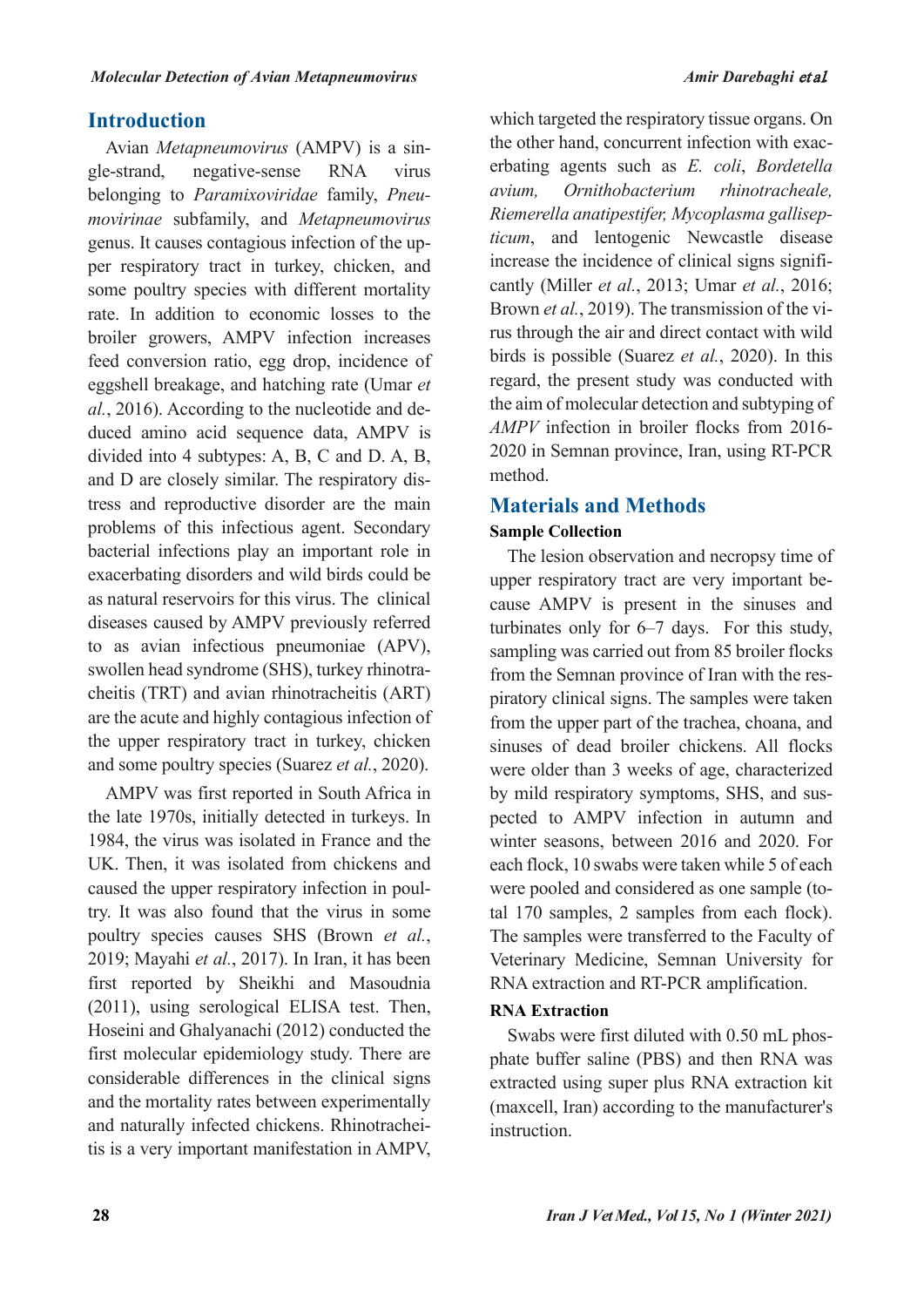#### **Primers**

In this study, the Nd/Nx and Ga/G12 primers were used for detection of AMPV and subtype

#### **Table 1**. Primers Applied in Current Study

B, respectively [\(Table 1\)](#page-2-0). These primers were previously used by Bayon-Auboyer *et al.* (2000).

<span id="page-2-0"></span>

| <b>Primer</b>            | Gene<br><b>Sequence</b>              |                                | Reference                 |  |
|--------------------------|--------------------------------------|--------------------------------|---------------------------|--|
| Nd (forward)             | N                                    | 5'- AGCAGGATGGAGAGCCTCTTTG -3' |                           |  |
| N <sub>x</sub> (reverse) | N                                    | 5'- CATGGCCCAACATTATGTT -3'    | Bäyon-Auboyer et al. 2000 |  |
| Ga (forward)             | 5'- CCGGGACAAGTATCTCTATGG -3'<br>G   |                                |                           |  |
| $G_{12}$ (reverse)       | 5'- CAGTCGCCTGTAATCTTCTAGGG -3'<br>G |                                | Bäyon-Auboyer et al. 2000 |  |

#### **CDNA Synthesize**

The first-strand cDNA was synthesized by SinaClon First-Strand cDNA Synthesis Kit (Cat. No. RT520100).The mixture was subjected to 12 cycles of 21°C for 30 sec, 43°C for 4 min, and 54°C for 30 min followed by a final inactivation for 5 min at 95°C. The amplification of first-strand cDNA was performed in a thermal cycler (Lab gene Scientific Co., Zurich, Switzerland).

#### **The PCR Amplification**

The PCR Mix including 10 μL of Parstous PCR Mix® (Pars-Tous, Mashhad, Iran), 2 μL of forward and reverse primers, 5 μL of DEPC treated water (CinnaGen, Karaj, Iran) and 3 μL (200 ng) of each cDNA sample was prepared. The samples were subjected to 1 cycle of initial denaturation at 94°C for 3 min, 30 cycles of 94 °C for 1 min, annealing temperature for 30 sec (51°C for *geneN* and 54°C for *geneG*), and 72°C for 60 sec, followed by a final elongation step at 72°C for 5 min. The PCR products were electrophoresed on 2% agarose gel at 140 V for 40 min and then visualized by DNA safe stain (CinnaGen) [\(Table 2\)](#page-2-1).

**Table 2**. Primer Set, Annealing Temperature and Expected Products Size

<span id="page-2-1"></span>

| <b>Primer Set</b> | Gene | <b>APMV Subtype</b> | <b>Annealing Temperature</b> | <b>Product Size</b> |
|-------------------|------|---------------------|------------------------------|---------------------|
| Nx/Nd             |      | ALL                 |                              |                     |
| Ga/G12            |      |                     |                              |                     |

## **Results**

Using the Nd/Nx primer set, from 85 flocks and 170 samples, 30 flocks (35.3%) and 51 samples (30%) were positive for AMPV. They included 3 out of 20 (15%) broiler flocks from 2016, 13 out of 30 (43%) from 2017 to 2018 and 14 out of 35 (40%) from 2019 to 2020. Overall, all positive flocks for AMPV had a history of upper respiratory distress and SHS signs during the clinical examination. Twenty-eight flocks were found infected with subtype B. Interestingly, 2 flocks were positive for another subtype, probably belonging to A, C or D subtypes. The characteristics of positive flocks for the AMPV were shown in [Table 3.](#page-3-0)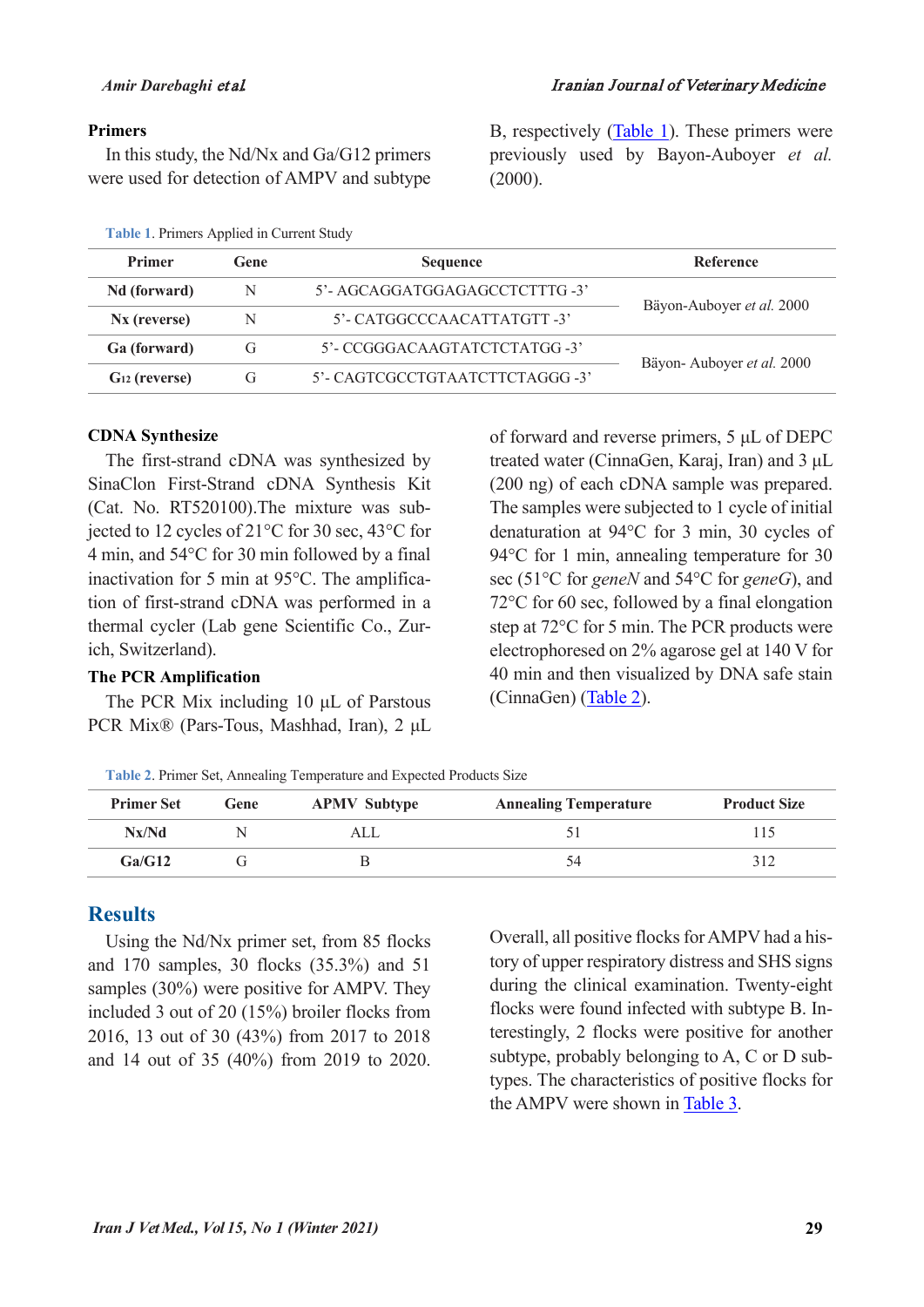#### *Molecular Detection of Avian Metapneumovirus Amir Darebaghi* et al*.*

| Table 3. Positive flocks and their details, WINT: Winter, AUT: Autumn, NON B: not belonging to B subtype |  |  |  |  |  |
|----------------------------------------------------------------------------------------------------------|--|--|--|--|--|
|----------------------------------------------------------------------------------------------------------|--|--|--|--|--|

<span id="page-3-0"></span>

| <b>Flock Number</b> | Age    | Date Of Sampling  | Subtype      |
|---------------------|--------|-------------------|--------------|
| 1                   | 32     | WIN. 2016         | $\, {\bf B}$ |
| $\overline{2}$      | $28\,$ | WIN. 2016         | $\, {\bf B}$ |
| 3                   | 39     | AUT. 2016         | $\, {\bf B}$ |
| 4                   | 27     | WINT. 2017        | $\, {\bf B}$ |
| 5                   | 38     | WINT. 2017        | $\, {\bf B}$ |
| 6                   | 45     | WINT. 2017        | $\, {\bf B}$ |
| $\overline{7}$      | 43     | AUT. 2017         | $\, {\bf B}$ |
| 8                   | 28     | AUT. 2017         | $\, {\bf B}$ |
| 9                   | 36     | <b>WINT. 2018</b> | $\, {\bf B}$ |
| 10                  | 45     | <b>WINT. 2018</b> | $\, {\bf B}$ |
| 11                  | 47     | <b>WINT. 2018</b> | $\, {\bf B}$ |
| 12                  | 29     | <b>WINT. 2018</b> | $\, {\bf B}$ |
| 13                  | 21     | <b>WINT. 2018</b> | $\, {\bf B}$ |
| 14                  | 26     | AUT. 2018         | $\, {\bf B}$ |
| 15                  | 28     | AUT. 2018         | $\, {\bf B}$ |
| 16                  | 34     | AUT. 2018         | $\, {\bf B}$ |
| 17                  | 49     | WINT .2019        | NON B        |
| 18                  | 29     | WINT. 2019        | $\, {\bf B}$ |
| 19                  | 32     | WINT. 2019        | $\, {\bf B}$ |
| 20                  | 33     | WINT. 2019        | NON B        |
| 21                  | 34     | WINT. 2019        | $\, {\bf B}$ |
| 22                  | 42     | WINT. 2019        | $\, {\bf B}$ |
| 23                  | 39     | AUT. 2019         | $\, {\bf B}$ |
| 24                  | 34     | AUT. 2019         | $\, {\bf B}$ |
| 25                  | 32     | AUT. 2019         | $\, {\bf B}$ |
| 26                  | 33     | AUT. 2019         | $\, {\bf B}$ |
| 27                  | 33     | <b>WINT. 2020</b> | $\, {\bf B}$ |
| 28                  | 39     | <b>WINT. 2020</b> | $\, {\bf B}$ |
| 29                  | 25     | <b>WINT. 2020</b> | $\, {\bf B}$ |
| 30                  | 24     | <b>WINT. 2020</b> | $\, {\bf B}$ |

## **Discussion**

In spite of insufficient information on AMPV and its prevalence in Semnan province, most broiler farms in the province suffered from acute respiratory distress with high mortality (Personal communication by local veterinarians). Although the AMPV was not solely responsible for this mortality, it could have exacerbated the problem. Overall, 35.3% of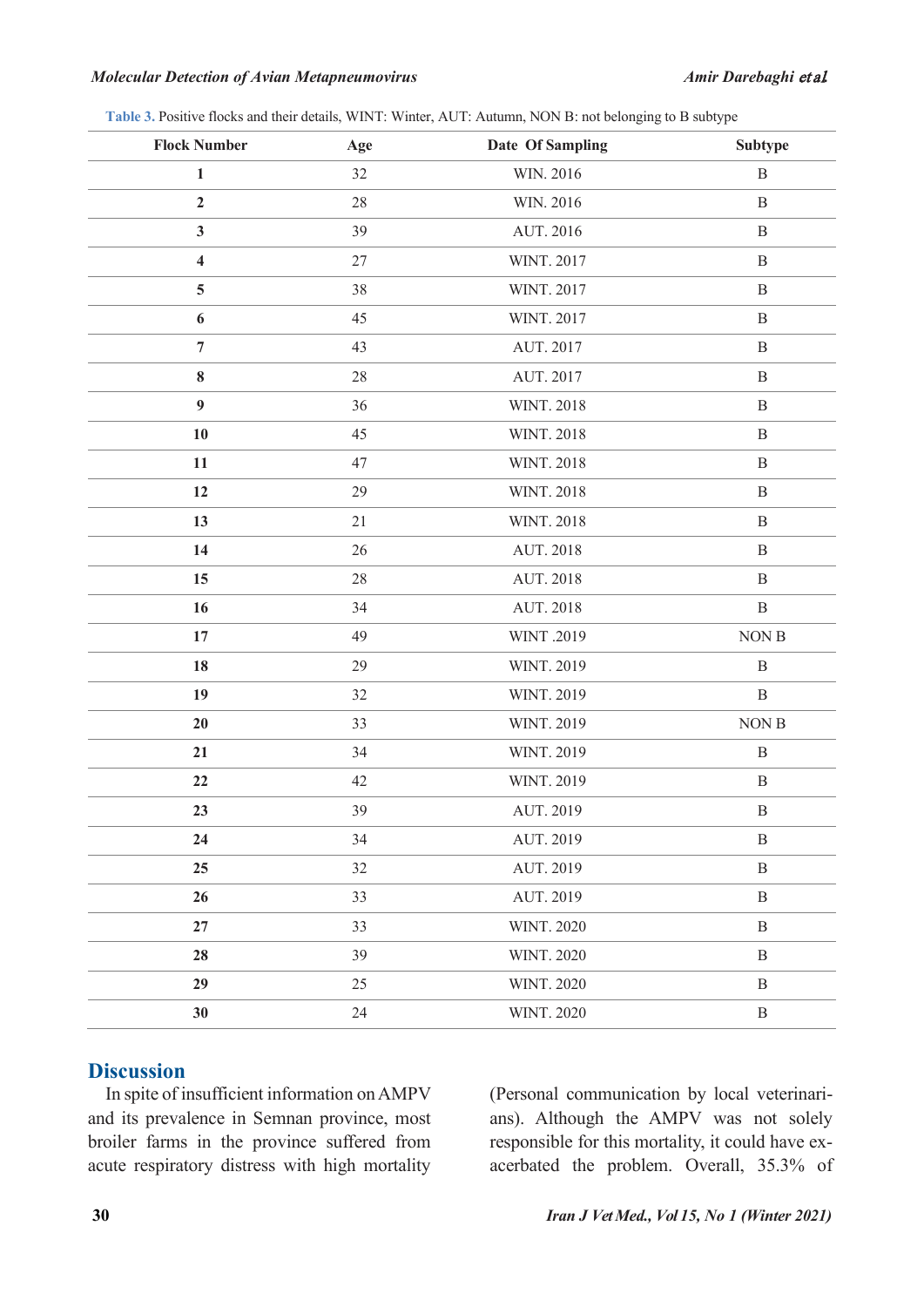broiler flocks were found positive for AMPV in the present study. Since there was no obvious and specific clinical sign for AMPV, it might be disguised as other familiar agents, such as Newcastle disease (ND), Infectious bronchitis virus (IBV) and Colibacillosis. Meanwhile, AMPV vaccination was not performed in Semnan province, therefore, it can be concluded that cases had been infected with the natural field viruses and that vaccination could be effective to control AMPV-induced respiratory distress.

Sheikhi and Masoudian, (2011) investigated the AMPV using serological monitoring of broiler breeder flocks in 11 provinces. In those investigated provinces, the neighboring provinces of Semnan including Tehran, Qom, and Mazandaran were serologically positive for AMPV. Homayounfar *et al.* (2013) detected the AMPV using RT-PCR in poultry flocks in the East and West Azerbaijan provinces. They showed that 5 laying flocks, 2 broiler breeder flocks and also 8 out of 43 tested-broiler flocks were positive for the AMPV which is indicative of 16% of the total samples. That was very close to the finding (15%) of our study in 2016. In the present investigation during 2016-2020, infection rate increased to approximately 40%. Seifi and Boromand (2015) detected 8 positive flocks with 23% prevalence based on the detection of N-gene. They also tested the Ab levels of these flocks for AMPV demonstrating 28.5% of serologic prevalence. Hesami *et al.* (2013) reported a prevalence of 28% for AMPV in Ahvaz. Despite the routine live vaccination in some broiler flocks of Mazandaran and Golestan provinces, the existence of wild strains was confirmed by RT-PCR (Ghalyanachi *et al.*, 2013). Motamed Chaboki *et al.* (2018) reported a prevalence of 36% for AMPV in live bird markets in Gilan province, and suggested the live market could be as a reservoir for AMPV. Zahrabadi *et al.* (2017) also detected 65% of broiler flocks infected with AMPV in Qazvin province and all detected cases were subtype B.

Mayahi *et al.* (2017) investigated the AMPV in turkey flocks using samples from slaughterhouse. They reported 4.1% infection in turkey flocks, and all detected cases were from subtype B. The incidence rate in Mayahi *et al.* (2017) study seems to be largely related to the sampling procedure, because the time of sampling is very important, and the virus is only detectable for 6-7 days in the upper respiratory tract. That is why sampling in acute phase of AMPV is recommended (Suarez *et al.*, 2020). In contrast to the high prevalence of AMPV in chicken farms in Iran, in the neighboring countries such as Pakistan, Turkey and Egypt, AMPV prevalences have been reported 2.2%, 7.2%, and 12.5%, respectively (Bayrakt *et al.*, 2018; Umar *et al.*, 2019; Abdelmoez *et al.*2019). This difference between Iran and the neighboring countries is controversial. Lax biosecurity, intensive flocks, and wild birds are very important in AMPV epidemiology. Since AMPV is an airborne disease and broiler flocks in Semnan are mostly located in the flat areas, the virus could easily be transmitted to the farms. Interesting data in the present study was that 2 samples were infected by a subtype other than subtype B. In the recent studies by Ghalyanchi *et al.* (2013), Hoseini *et al.* (2017), Mayahi *et al.* (2017), and Zahrabadi *et al.* (2017), all isolated AMPV belonged to the subtype B. Further investigations are needed to identify these 2 non-subtype B isolates detected in the study with using specific primer set for subtypes A, C and D or sequencing and phylogenetic analysis. In our study, for the first time, a different subtype from subtype B was identified and isolated from Iran. Overall, it seems that AMPV prevalence in Iran is significantly higher than the neighboring countries, and has had an increasing trend from its first report in 2010. Following other studies in Iran, high rate of AMPV prevalence in Semnan province (35.3%) and more importantly, its subtype(s) other than subtype B need political management and improved preventive strategies.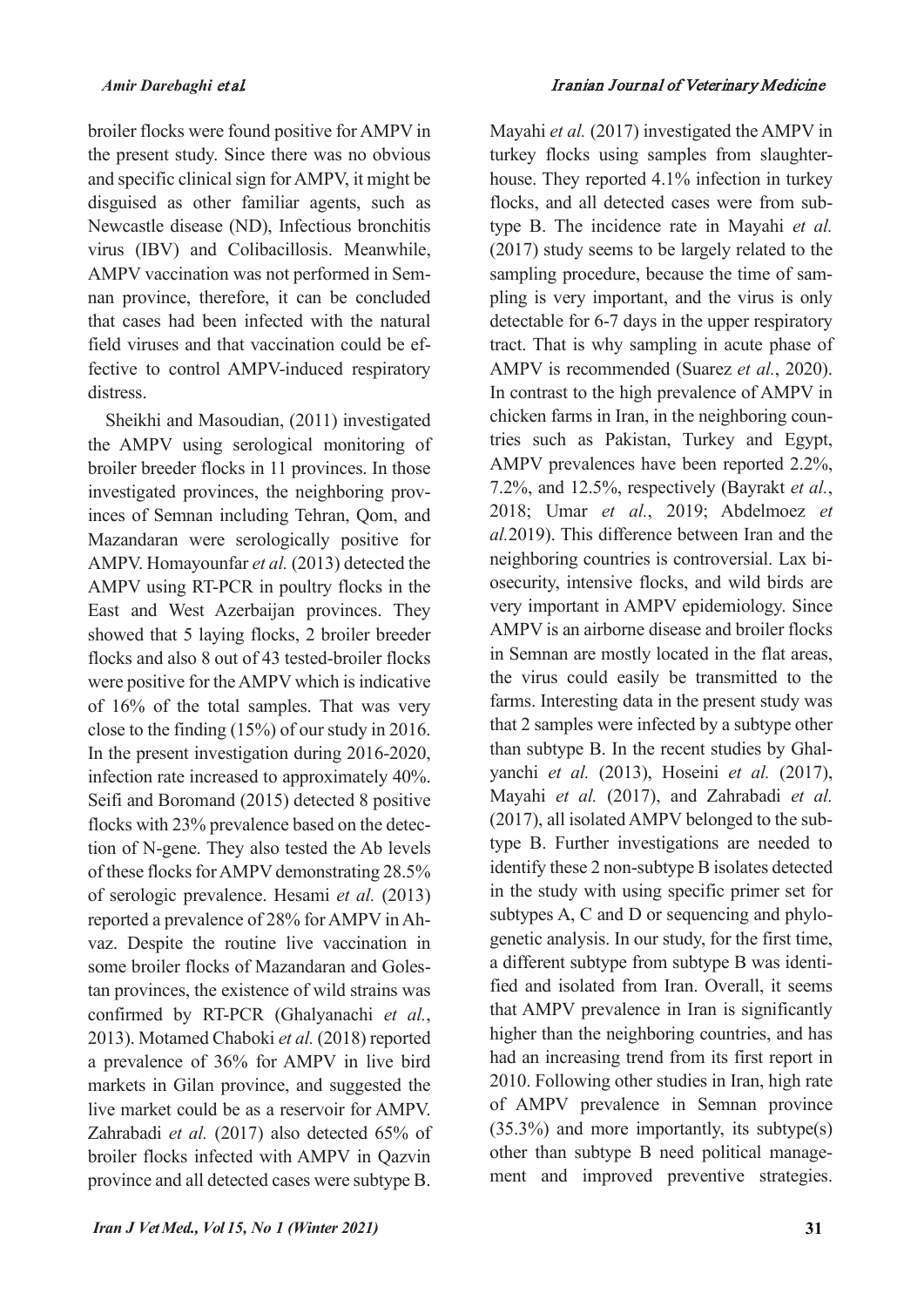Further investigations are recommended to clear AMPV subtypes circulating in Iran and especially Semnan province.

## **Conclusion**

Due to the nature of AMPV and existence of many exacerbating infectious agents, it can be concluded that vaccination could be an effective way in controlling AMPV-induced respiratory distress.

## **Acknowledgments**

The authors would appreciate the Microbiology Laboratory of Semnan University for providing laboratory services.

## **Conflict of Interest**

The authors declared no conflict of interest.

## **References**

- Abdelmoez, N., Shawky, M., Abdelhady, H., Lebdah, M., & Salama, S. (2019). Isolation and identification of some possible causative agents of swollen head syndrome (SHS) in broiler chickens in Egypt. *Slov Vet Res*, 56(22-Suppl). [DOI:10.26873/SVR-819-2019]
- Bayon-Auboyer, M. H., Arnauld, C., Toquin, D., & Eterradossi, N. (2000). Nucleotide sequences of the F, L and G protein genes of two non-A/non-B avian pneumoviruses (APV) reveal a novel APV subgroup. *J Gen Virol*, 81(11), 2723- 2733. [DOI:10.1099/0022-1317-81-11-2723] [PMID]
- Bayraktar, E., Umar, S., Yilmaz, A., Turan, N., Franzo, G., Tucciarone, C. M., ... & Yilmaz, H. (2018). First molecular characterization of avian metapneumovirus (ampv) in Turkish broiler flocks. *Avian Dis*., 62(4), 425-430. [DOI:10.1637/11915-061818-ResNote.1] [PMID]
- Brown, P. A., Allée, C., Courtillon, C., Szerman, N., Lemaitre, E., Toquin, D., Eterradossi, N. (2019). Host specificity of avian metapneumoviruses. *Avian Pathol*, 1-8. [DOI:10.1080/03079457.2019.1584390] [PMID]
- Ghalyanchi-Langeroudi, A., Haghbin-Nazarpak, H., & Hosseini, H. (2013). Phylogenetic study based on the gene of attachment protein (G) avian metapneumovirus from broiler breeder farm in Iran, 2013. *Iran J Virol, 7*(3), 7-11. [DOI:10.21859/isv.7.3.7]
- Hesami, G., MR, S. A. S., & Mayahi, M. (2013). Detection of avian metapneumovirus infection in broilers by nested RT-PCR. *Vet Res*, 17(4), 159-166.
- Homayounfar, N., Shoushtari, A., Charkhkar, S., & Bozorgmehrifard, M. H. (2013). Detection of avian metapneumovirus in commercial chicken flocks in East and West Azarbaijan provinces. *J Comp Pathol*, 10(2).
- Hosseini, H., & Ghalyanchi-Langeroudi, A. (2012). Detection and molecular characterization of avian metapneumovirus in Iran: The first report*. Iran J Virol*, *6*(2), 26-31. [DOI:10.21859/isv.6.2.26]
- Hosseini, H., Ghalyanchilangeroudi, A., & Mousavi, F. S. (2017). Characterization of Iranian Avian Metapneumovirus Based on Fusion Gene (F). *Iran J Virol*, 11(1), 39-43.
- Mayahi, M., Momtaz, H., Jafari, R. A., & Zamani, P. (2017). Detection and subtyping avian metapneumovirus from turkeys in Iran. *Vet Res Forum* (Vol. 8, No. 2, p. 105).
- Chaboki, P. M., Ghalyanchilangeroudi, A., Karimi, V., Abdollahi, H., Maghsoudloo, H., Hosseini, H., & Jabbarifakhr, M. (2018). Prevalence of avian metapneumovirus subtype B in live bird market in Gilan province, Iran. *Vet Res Forum* (Vol. 9, No. 1, p. 93).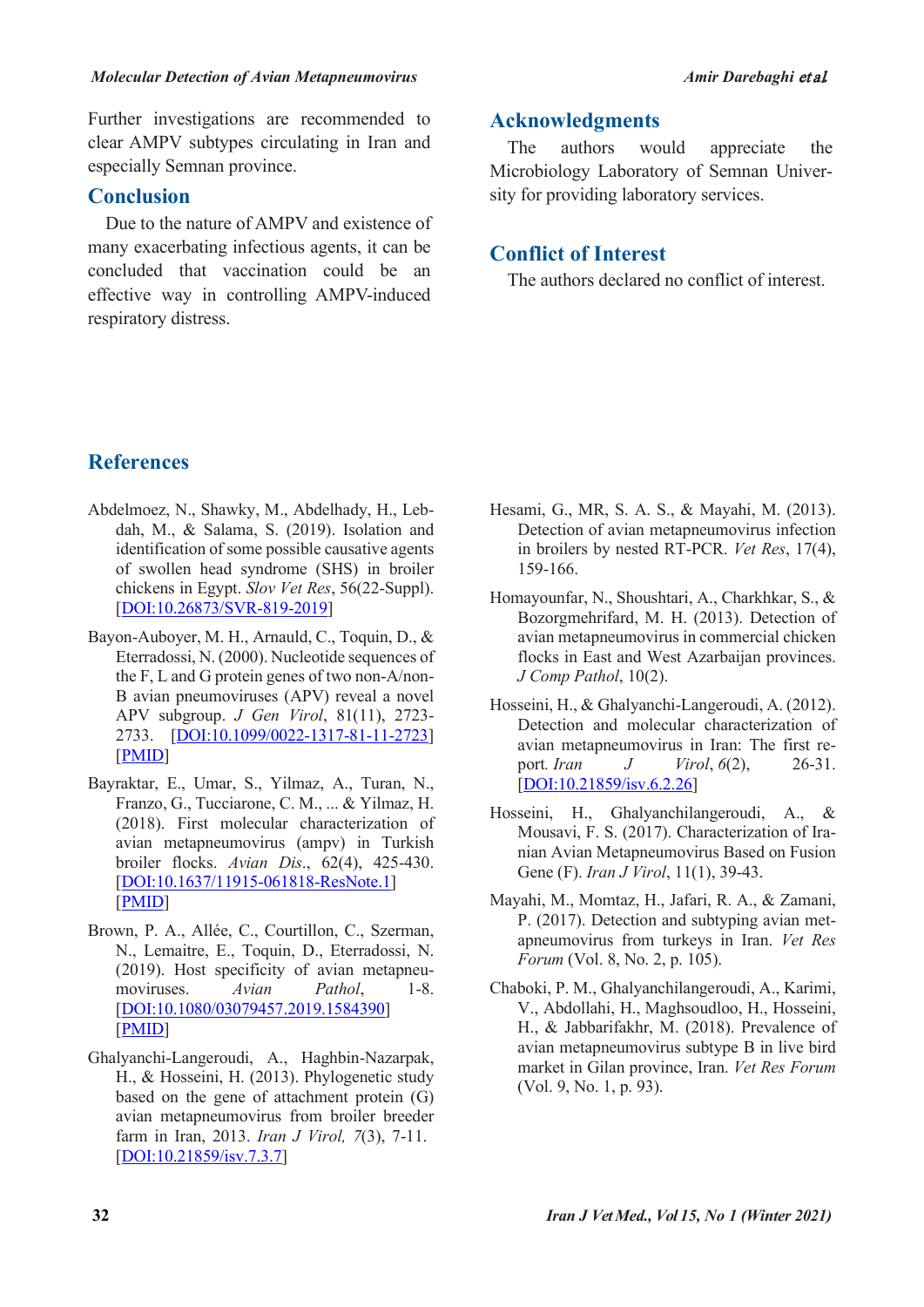- Seifi, S., & Boroomand, Z. (2015). The role of avian metapenumovirus in respiratory complex disease circulating in broilers in northern Iran.<br> *Trakia* J Sci, 13, 175. *Trakia J Sci*, [DOI:10.15547/tjs.2015.02.011]
- Sheikhi, N., & Masoudian, A. (2011). Seroprevalence of Avian Metapneumovirus infection in some Broiler Breeder Flocks of Iran.
- Suarez, D. L., Miller, P. J., Koch, G., Mundt, E., & Rautenschlein, S. (2020). Newcastle disease, other avian paramyxoviruses, and avian metapneumovirus infections. *Diseases of Poultry*, 109-166. [DOI:10.1002/9781119371199.ch3]
- Umar, S., Teillaud, A., Aslam, H. B., Guerin, J. L., & Ducatez, M. F. (2019). Molecular epidemiology of respiratory viruses in commercial chicken flocks in Pakistan from 2014 through

#### *Amir Darebaghi* et al*.* Iranian Journal of Veterinary Medicine

to 2016. *BMC Vet Res*, 15(1), 351. [DOI:10.1186/s12917-019-2103-6] [PMID] [PMCID]

- Umar, S., Sabir, H., Ahmed, A., & Subhan, S. (2016). Avian metapneumovirus infection in poultry. *World Poultry Sci J*, 72(4), 833-846. [DOI:10.1017/S0043933916000738]
- Zahirabadi, S. J., Akbariazad, G., Hosseini, H., Ghalavand, M., Tat, M., Hashemzadeh, M. S., & Dorostkar, R. (2017). Detection and molecular identification of avian metapneumovirus in commercial flocks of Qazvin. *Macro ergonomics: An Approach to Improve Safety Efficiency and the Quality of Working Life*, 100.